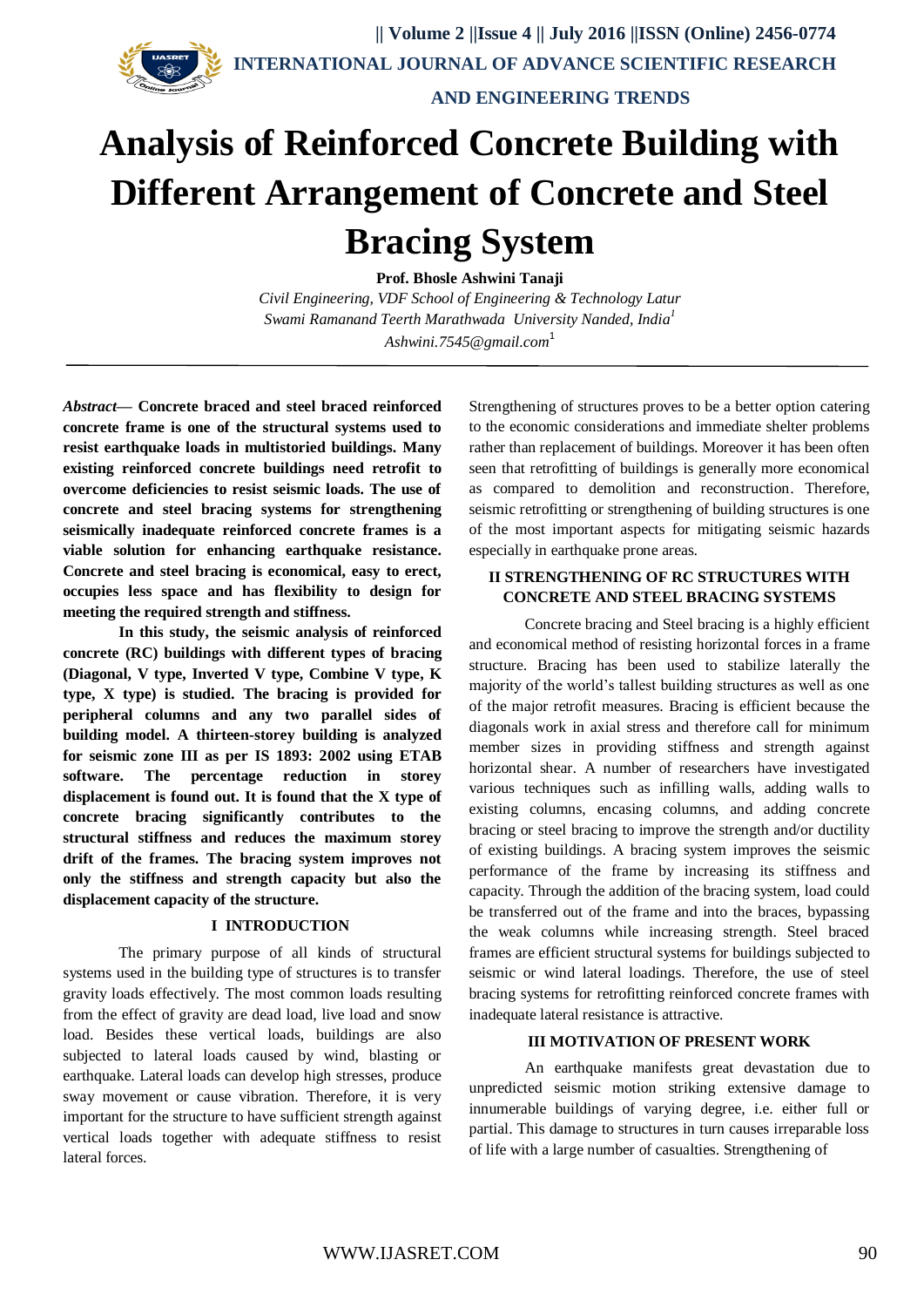

structures probes to be a better option catering to the economic considerations and immediate shelter problems rather than replacement of buildings. Seismic strengthning or retrofitting is generally carried out in two ways either global retrofit methods or local retrofit methods. In global retrofit methods, convential method based on increasing seismic resistance of existing structure and non-convential methods based on reduction of seismic demands are used. Steel bracing is a highly efficient and economical method of resisting horizontal forces in a frame structure. Bracing has been used to stabilize laterally the majority of the world's tallest building structures as well as one of the major retrofit measures. Bracing is efficient because the diagonals work in axial stress and therefore call for minimum member sizes in providing stiffness and strength against horizontal shear. A bracing system improves the seismic performance of the frame by increasing its lateral stiffness and capacity. Through the addition of the bracing system, load could be transferred out of the frame and into the braces, bypassing the weak columns while increasing strength. Steel-braced frames are efficient structural systems for buildings subjected to seismic or wind lateral loadings. Therefore, the use of steel-bracing systems for retrofitting reinforcedconcrete frames with inadequate lateral resistance is attractive.

### **IV BUILDING DESCRIPTION**

**The RC buildings used in this study is thirteen storied. All building models have same floor plan with 4-4m bays.**

### **The data is taken for the analysis is as follows:**

- Type of frame:-Special Moment Resisting Frame
- No. of storey:- 13
- Zone  $(Z)$ :- III
- Importance factor (I):- 1
- Response reduction factor (R):- 5
- Slab thickness: -125 mm
- Thickness of wall:-230mm
- Live load:  $-3$  kN/m<sup>2</sup>
- Height of the floor:-3 m
- Type of building:-Residential
- Soil strata:- Medium
- Density of brick:-20kN/m<sup>3</sup>
- Density of concrete:-25kN/m<sup>3</sup>
- M-25 concrete and FE-415 steel is used.
- The steel bracing used is ISA 110X110X10
- The modulus of elasticity of concrete and steel are 25000 N/mm<sup>2</sup> and  $2\times10^5$  N/mm<sup>2</sup> respectively

The cross section of beam and column used for modeling are tabulated in table 1

| <b>Building</b> | Beam size in mm | Column size in mm |
|-----------------|-----------------|-------------------|
| G+12            | 300X450         | 300X600           |

#### **Table 1 Cross section property of beam and column**

### **V Result Analysis**

The following analysis are drawn based on present study.

- 1. Concrete bracings and Steel bracings used as an alternative to the other strenthen or retrofitting techniques available as the total weight on the existing building will not change significantly.
- 2. The storey displacement of bulding reduced by the use of Concrete Bracing of K type, diagonal,V type, combine V type, Inverted V type, X type of bracing system respectively and X type of bracing reduced maximum displacement. The percentage reduction in the top floor displacements for structure with X bracing with respect to that without bracing is shown in the table below.

**Table 2 Top Floor Displacement Reduction (%)** 

| Building          | Without Bracing | Concrete X   | % Reduction |
|-------------------|-----------------|--------------|-------------|
|                   | (mm)            | Bracing (mm) |             |
| G+12 (All side)   | 0.25            | 0.10         |             |
| $G+12$ (Two side) | 0.25            | 0.12         |             |

The storey displacement of bulding reduced by the use of Steel Bracing of K type, diagonal,X type, V type, Inverted V type, Combine V type of bracing system respectively and Combine V type of bracing reduced maximum displacement. The percentage reduction in the top floor displacements for structure with Combine V bracing with respect to that without bracing is shown in the table below.

3. The x type of concrete bracing is found to most efficient in terms of storey displacement if bracing is provided on all side as well as on any two parallel sides but other types of bracing can also be used as per the site conditions and aesthetic requirements of the structure.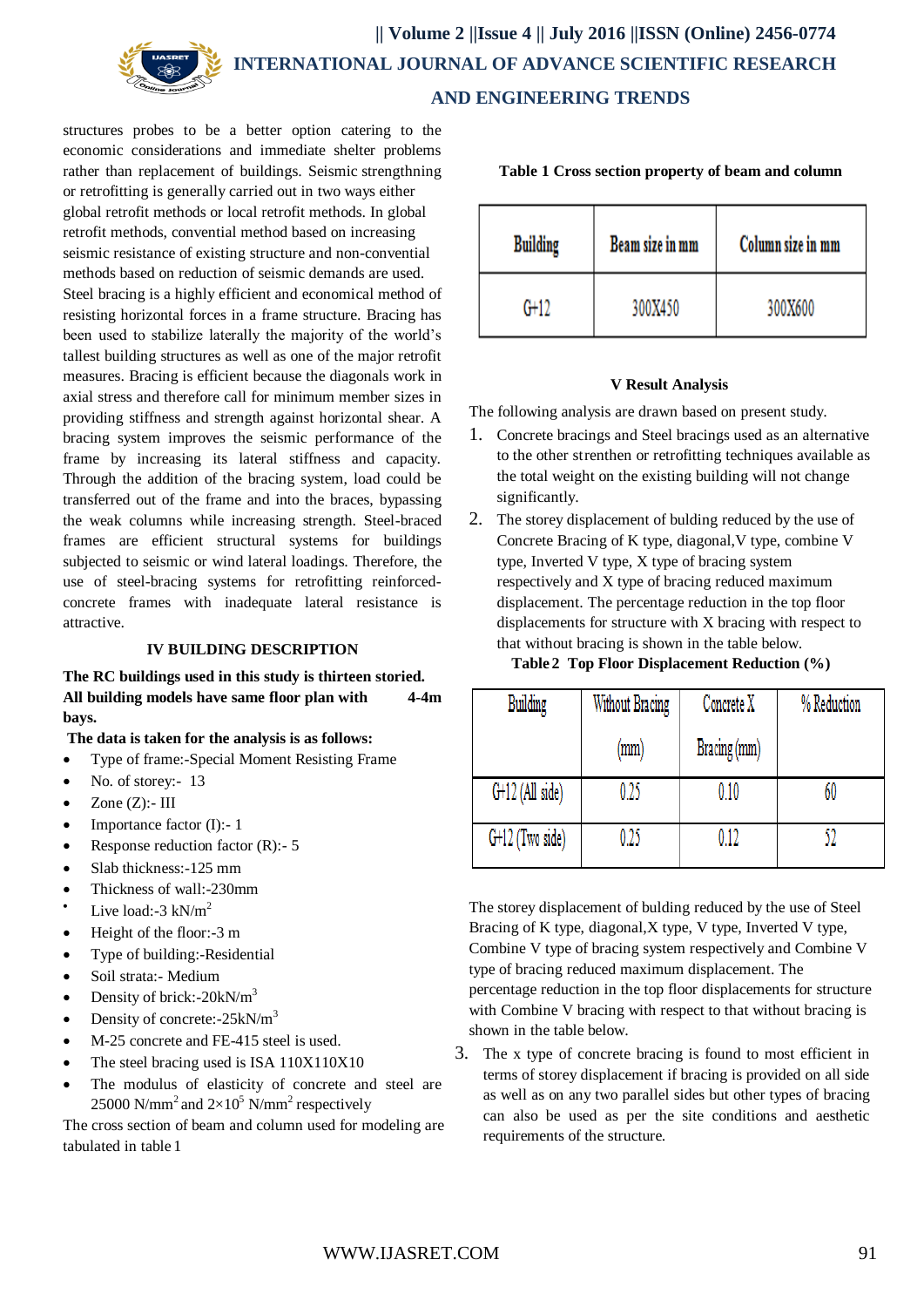# **|| Volume 2 ||Issue 4 || July 2016 ||ISSN (Online) 2456-0774 INTERNATIONAL JOURNAL OF ADVANCE SCIENTIFIC RESEARCH**

### **Table 3 Top Floor Displacement Reduction (%)**

| Building          | Without Bracing | Steel Combine V | % Reduction |
|-------------------|-----------------|-----------------|-------------|
|                   | (mm)            | Bracing (mm)    |             |
| $G+12$ (All side) | 0.25            | 0.10            | 60          |
| $G+12$ (Two side) | 0.25            | 0.12            |             |

### **Table 4 Base shear (kN)**

|                           | Base Shear (kN)                   |                                |
|---------------------------|-----------------------------------|--------------------------------|
| <b>Model</b>              | <b>Concrete</b><br><b>Bracing</b> | <b>Steel</b><br><b>Bracing</b> |
| WITHOUT bracing           | 42.104                            | 42.104                         |
| DIAGONAL bracing          | 98.058                            | 66.165                         |
| V Bracing                 | 106.671                           | 117.955                        |
| <b>INVERTED V bracing</b> | 111.466                           | 120.994                        |
| <b>COMBINE V</b> bracing  | 111.852                           | 122.326                        |
| K bracing                 | 65.208                            | 56.459                         |
| X bracing                 | 118.998                           | 82.460                         |

The combine v type of steel bracing is also found efficient in terms of storey displacement if bracing is provided on all side as well as on any two parallel sides but other types of bracing can also be used as per the site conditions and aesthetic requirements of the structure.

 4. The storey drift of concrete and steel braced building is less as compared to the unbraced building thus the overall response of the building decreases.

 5. If there is provision of concrete X bracing system on all sides of building as well as on any two sides of building then base shear is increased by 60% to 65% as compared to other bracing model system.

If there is provision of steel combine V bracing system on all sides of building as well as on any two sides of building then base shear is increased by 60% to 66% as compared to other bracing model system.

 6. The concrete and steel braced building of base shear increases as compared to without steel bracing which indicates that stiffness of building has increased.

 7. The X type of bracing is found to most efficient in terms of storey overturning moment. If concrete bracing is provided on all sides as well as on any two parallel sides of building then storey overturning moment is increased by 61% to 65% as compared to other bracing model systems.

# **AND ENGINEERING TRENDS**

If steel bracing is provided on all sides as well as on any two parallel sides of building then storey overturning moment is increased by 48% to 53% as compared to other bracing model systems.

Table 4 shows effect of different type bracing on baes shear in columns of the building. For all side bracing (peripheral bracing). The same is shown in figure 1 graphically.





Table 5 shows effect of different type bracing on baes shear in columns of the building. For any two parallel side bracing. The same is shown in figure 2 graphically.

*Table 5 Base shear (kN)*

|                           | Base Shear (kN)            |                                |
|---------------------------|----------------------------|--------------------------------|
| Model                     | Concrete<br><b>Bracing</b> | <b>Steel</b><br><b>Bracing</b> |
| WITHOUT bracing           | 42.104                     | 42.104                         |
| DIAGONAL bracing          | 91.363                     | 65.13                          |
| V Bracing                 | 95.687                     | 102.312                        |
| <b>INVERTED V bracing</b> | 100.717                    | 108.227                        |
| COMBINE V bracing         | 99.773                     | 108.371                        |
| K bracing                 | 63.402                     | 55.822                         |
| X bracing                 | 105.478                    | 78.875                         |